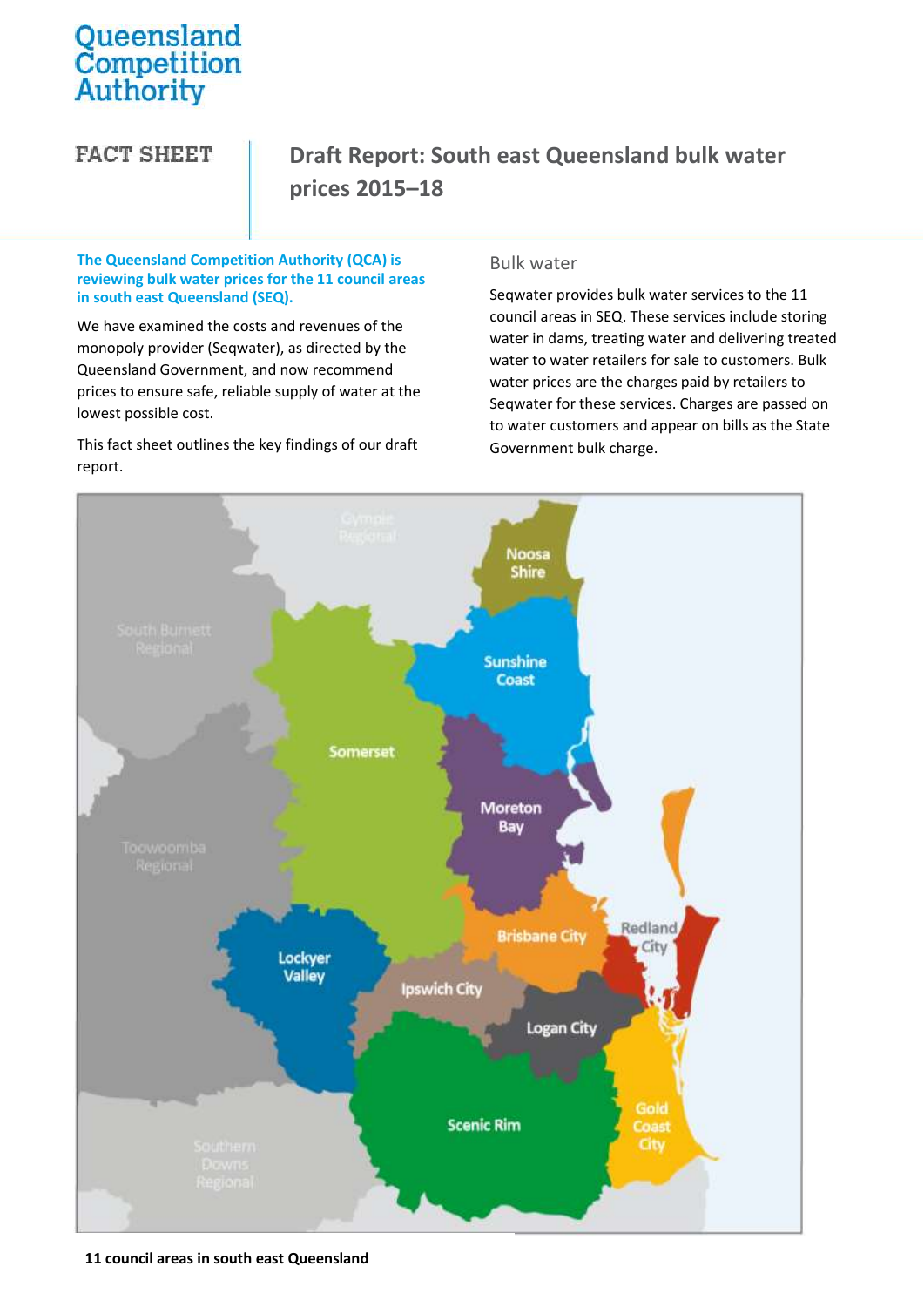# QCA RECOMMENDED PRICES

### Prices 2015–18

Price changes will vary across council areas. In 2015– 16, prices in six council areas will fall while prices in five council areas will increase.

The 2015–16 price changes are as follows:

Price decreases: Somerset (-11.7%), Logan (-8.2%), Scenic Rim (–7.3%), Lockyer Valley (–3.7%), Gold Coast (–2.8%), Moreton Bay (–1.6%)

**Price increases**: Redland (9.7%), Sunshine Coast (7.7%), Noosa (7.7%), Ipswich (3.9%), Brisbane (3.6%)

The prices we are proposing for 2015–18 are below.

In 2013, the Queensland Government set indicative prices, including for 2015–18. All our recommended prices are lower than those 2013 forecasts – by between 2% and 14%.

### Prices 2018–28

Prices for the 10 years beyond 2018 are also expected to be lower than previously indicated.

Most council areas will pay the same bulk water price – the 'common price' – by 2017–18. The exceptions are Redland, Sunshine Coast and Noosa, which will reach that level in 2019–20.

Once a council price is at the 'common price', it will increase every subsequent year by inflation *only*.

Our 'common price' of \$2.77 per 1,000 litres (kL) is lower than the one forecast by the government in 2013 (\$3.22/kL).



#### **QCA recommended price path (\$/kL)**

#### Household bills

Water consumers will see the impact of the lower prices on their bills – and where there are increases, they will not be as steep as before.

Below is an example of how bills would change over the next three years for a family of four that uses 200 kL of water per year.



**Bill changes**

| Year        | <b>Brisbane</b> | Gold Coast | Ipswich | Lockyer Valley | Logan | Moreton Bay | Scenic Rim | Somerset | Redland | Coast<br>Sunshine | Noosa |
|-------------|-----------------|------------|---------|----------------|-------|-------------|------------|----------|---------|-------------------|-------|
| $2015 - 16$ | 2.64            | 2.64       | 2.58    | 2.64           | 2.64  | 2.64        | 2.64       | 2.64     | 2.15    | 2.26              | 2.26  |
| $2016 - 17$ | 2.70            | 2.70       | 2.68    | 2.70           | 2.70  | 2.70        | 2.70       | 2.70     | 2.34    | 2.43              | 2.43  |
| $2017 - 18$ | 2.77            | 2.77       | 2.77    | 2.77           | 2.77  | 2.77        | 2.77       | 2.77     | 2.53    | 2.59              | 2.59  |